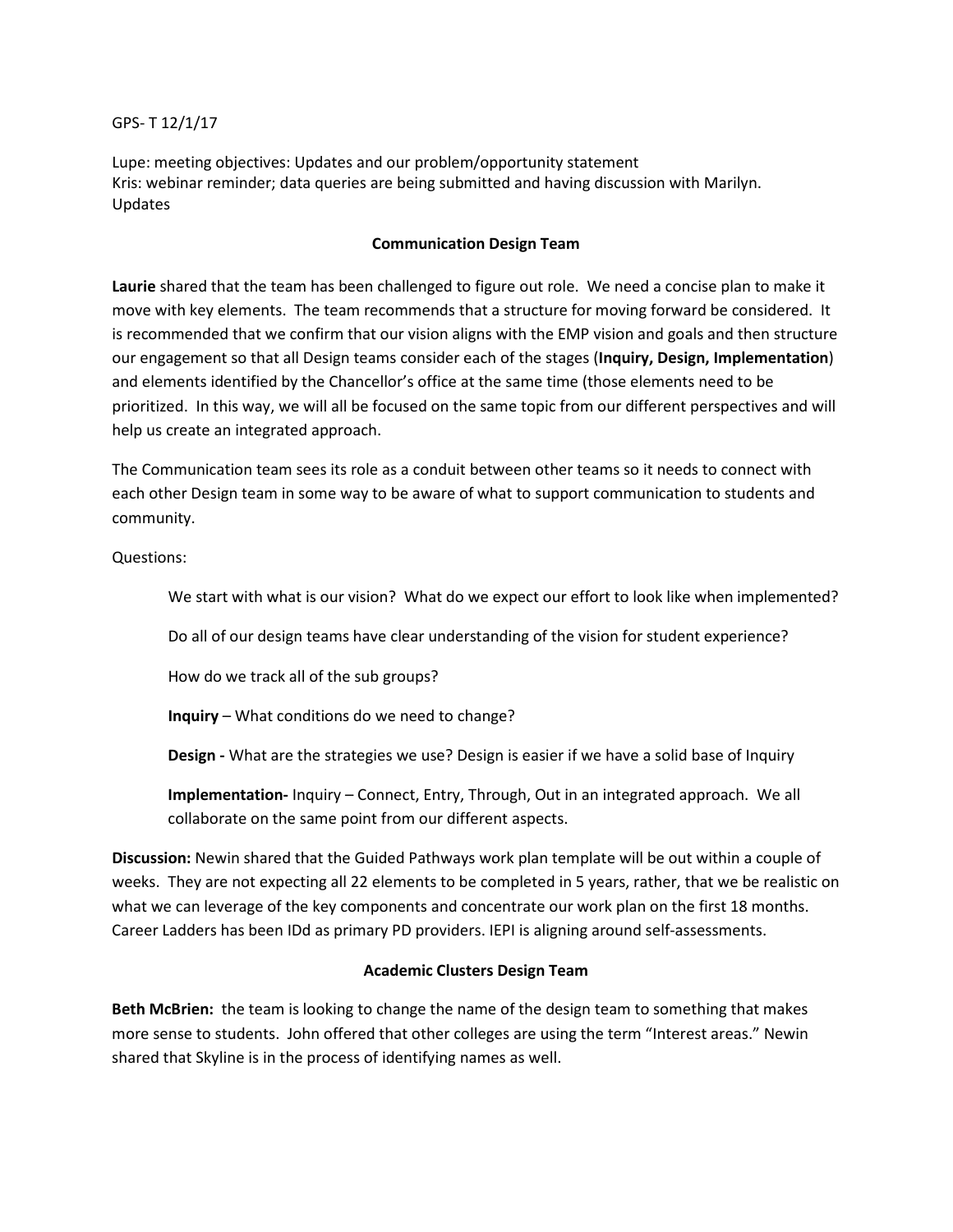The team is still identifying/clarifying next steps. The team recognizes three student groups: those who know what they want, those who think they know what they want, those who do know what they want.

Priorities for next steps:

Jan - finalize definition of Design Teams, select faculty leads, finalize the clusters…might need to revisit/finalize interest statement, possibly engage students because we might not see it the same way,

Feb – create bare bones working cluster. What would it look like, a demo cluster. Also, faculty leads get together

March – a roadshow for sharing models

Discussion: One community college (American River? Sierra? hired consultant on "how to talk to students" and had tremendous up tick in student engagement. We need to determine what students want and how to provide it. It was agreed that we need to get feedback from students as well as to look at how GP efforts intersect with different mandates. Yes, we are not always interested in the same things…students are thinking about temperature and comfy furniture and transportation, and admin is thinking about wildly different things. We agree that we need to get feedback from student. And also, we need to consider intersection of different mandates. Also solicit high school counselors in Feb during conference.

## **Entry Design Team**

**Rosa Armendariz** provided a handout that is a work in progress. It is a project crosswalk. Wondering and discussing the need to clearly identify the problem/opportunity statement. What research is needed? Also the team is still defining the role and function of the team. For membership, different phases might require we add different team members.

Questions raised by discussion:

How do we build on what we already do well? What are those good practices?

What is the best way to encourage students to do what we think is beneficial for them?

How do we consider all students: continuing, incoming, lifelong learner, part-time, adult ed, traditional, non-traditional…?

What is keeping students from getting into their classes? Schedule? Space? Impacted courses? Where is that discussion for this challenge in the GP Inquiry?

How do we make a pathway more accessible and successful – for continuing as well as incoming freshman that can't get that first class that is required for major and the pathway is no longer accessible?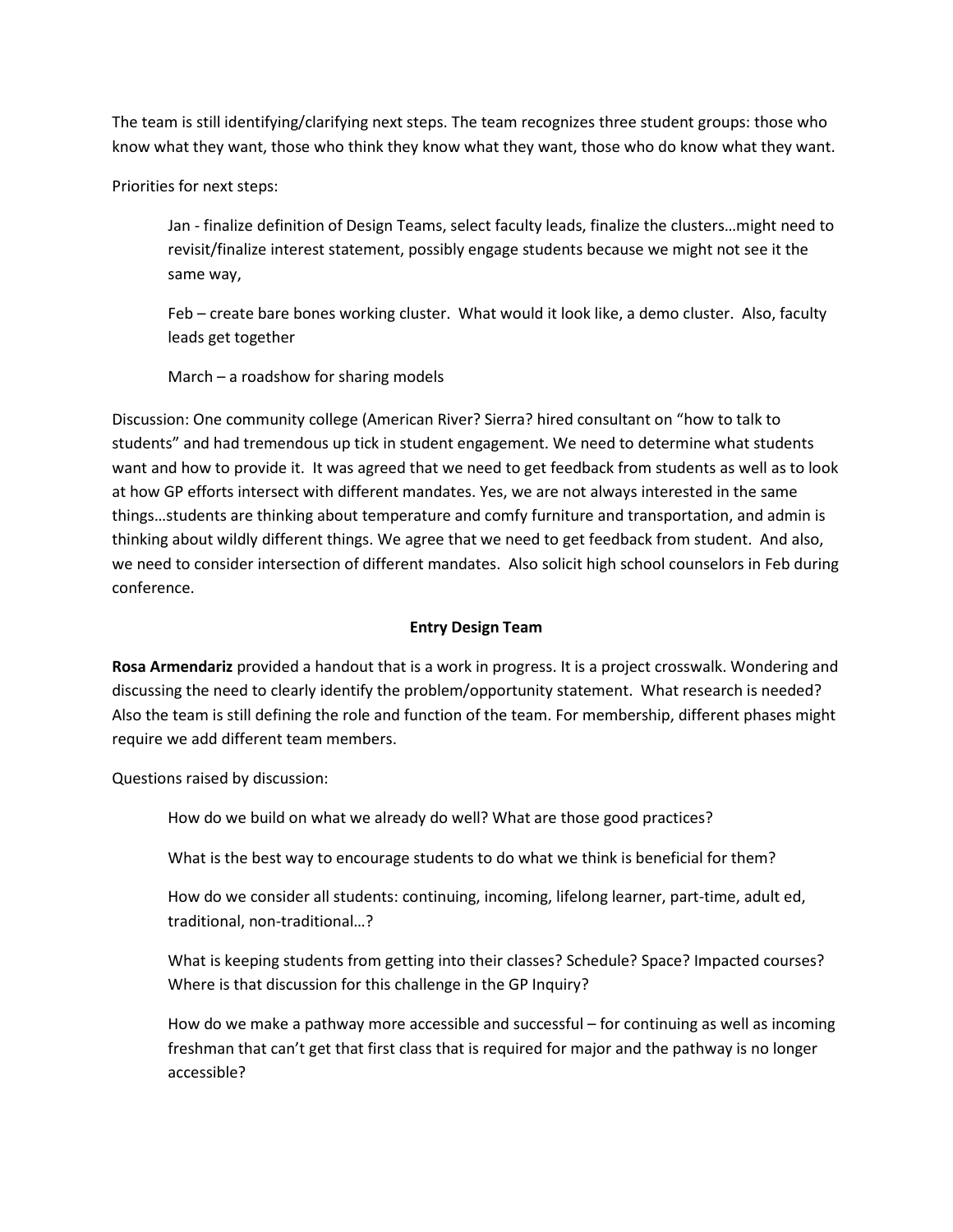How can we show newly enrolled students that there is a potential benefit so we can lose less students before the next wave takes them out. How do we identify this student?

What problems are we trying to solve, we still haven't figured out that part.

Potential next steps:

Do site visits with colleges that are already doing pathways work? Go in with specific questions. Work is already being done. Research what is already done, tweak it, reapply it for DVC.

Let's try submitting an application to Mt. Sac and see what the experience is. What are they doing differently? Each team can do an action research project – Entry can do the app at another college and keep track of the experience and report back. Other teams can find similar action research opps.

#### **Advising Design Team**

**Catherine** offered that the steering committee met yesterday and today.Unsure about objectives.The team is still in discovery stage/brainstorm stage. It is felt that we need to be exposed to other colleges over this giant initiative; we need to see what works elsewhere.

Discussion: Counselors play detective work and help to fit the puzzle pieces. Students may see a road map, and may self-sabotage their progress…Departments need to better organize when classes are offered so that students can fit their class requirements. A better approach may be to create career communities…breaking down the silos, essential if we want this to succeed, we've talked about this for a long time but never achieved it. Community, industry, service learning, scaling UMOJA, PUENTE, but is it possible to scale that level of support? Career communities can be a way to provide that support.

Possible next steps:

Pilot- Faculty shadow counseling. There is so much consider and faculty might not appreciate.

Create a common vocab…we all have a different vision of what pathways mean.

Pilot: use Communication/cluster as an experiment to hold a single event, industry is there, faculty is there, students are there to connect. Bring alumni, bring industry back to campus

Utilize counseling 95 to organize career areas of interest.

CTE advisory community

Faculty advisors. Counseling is open to this idea.

Questions:

How can we braid student groups together? Reentry and skill base can share with undecided students. That population is already here and can we connect them.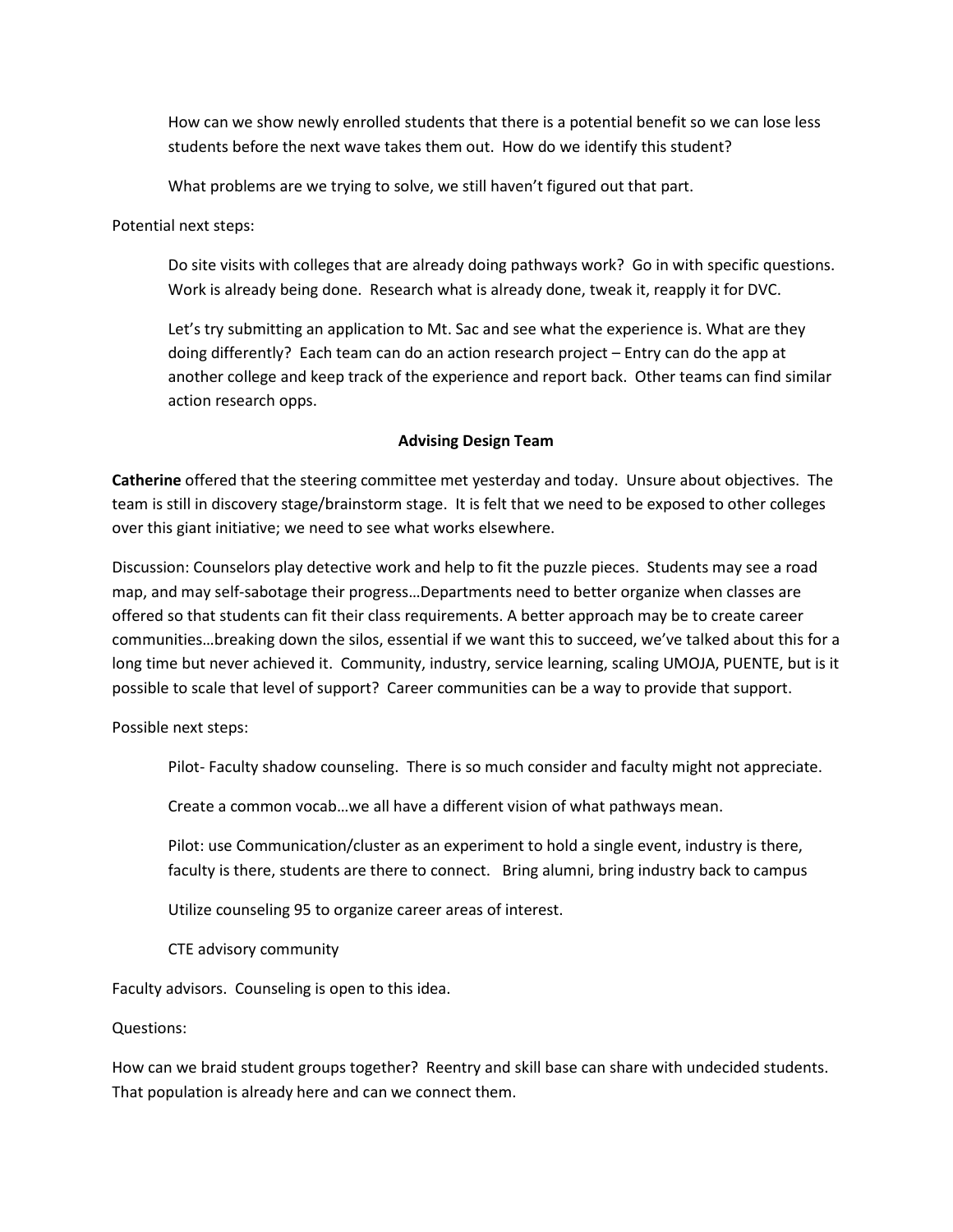Mentoring is very successful. Alums want to pay it forward and come back and support, and speak and mentor. How can we support this?

How do we design for Millennials? They operate at 2am when we are not here. Go to a workshop, go to a meeting, those are the ways we connect know. EduNav goes to career and 4 years.

How can technology play in Connection?

## **Student Support Design Team**

**Rick Robinson** reported that they had their first meeting and are at a very introductory stage of development. They plan to revise opportunity statement. They are also looking to pull resources from website in order to address a different EOPS project and consider how to scale up EOPS – Lindsay is taking the lead on this.

Questions:

Should a Dropbox be set up to share information?

How can we collaborate with other groups?

# General Discussion following updates

Kris feels pressure that the process is useful and shiny and fabulous, but it's messy. Everything touches everything and coordination is hard. If you have ideas to better use of our precious time and make each meeting more productive, please provide that input. Lupe added that It's hard to know what I'm really supposed to read of the material being shared. Should we meet to read, so that we all can digest together and discuss? Someone questions if there is a summary statement of the original GP documents shared. How do we prevent people who are going to say 'oh no not another one'? GP does focus on the student process, meet them from where they're coming… we can't do everything at once, we can't plan this huge thing with even just this steering team.

There was a feeling expressed that we are spinning our wheels a little, which is expected, and we are trying to say we are going to change curriculum, and new hires to coordinate, and new policies. We are hamsters spinning and we can't change everything at once. Need to get it all on the table, but we need to be more focused – on something – how do we get past the abstract and get it into pieces. We don't have much time in between each Steering Mtg even.

One suggestion was that we concentrate part of each meeting on one group per meeting? Or focus on one stage at a time? Will allow us to develop joint input.

The need for Site visits was again recommended. There is nothing that is going to inform us more than going to see what is working at other colleges. Don't put that off any longer. Perhaps take part of meeting and pull up models from other colleges and see what others are doing and crib what works for us. Get the site visits, combine with available models. It was recommended that we visit colleges that have similar size, demographic and a high transfer reputation. Even while that is our reputation now, it